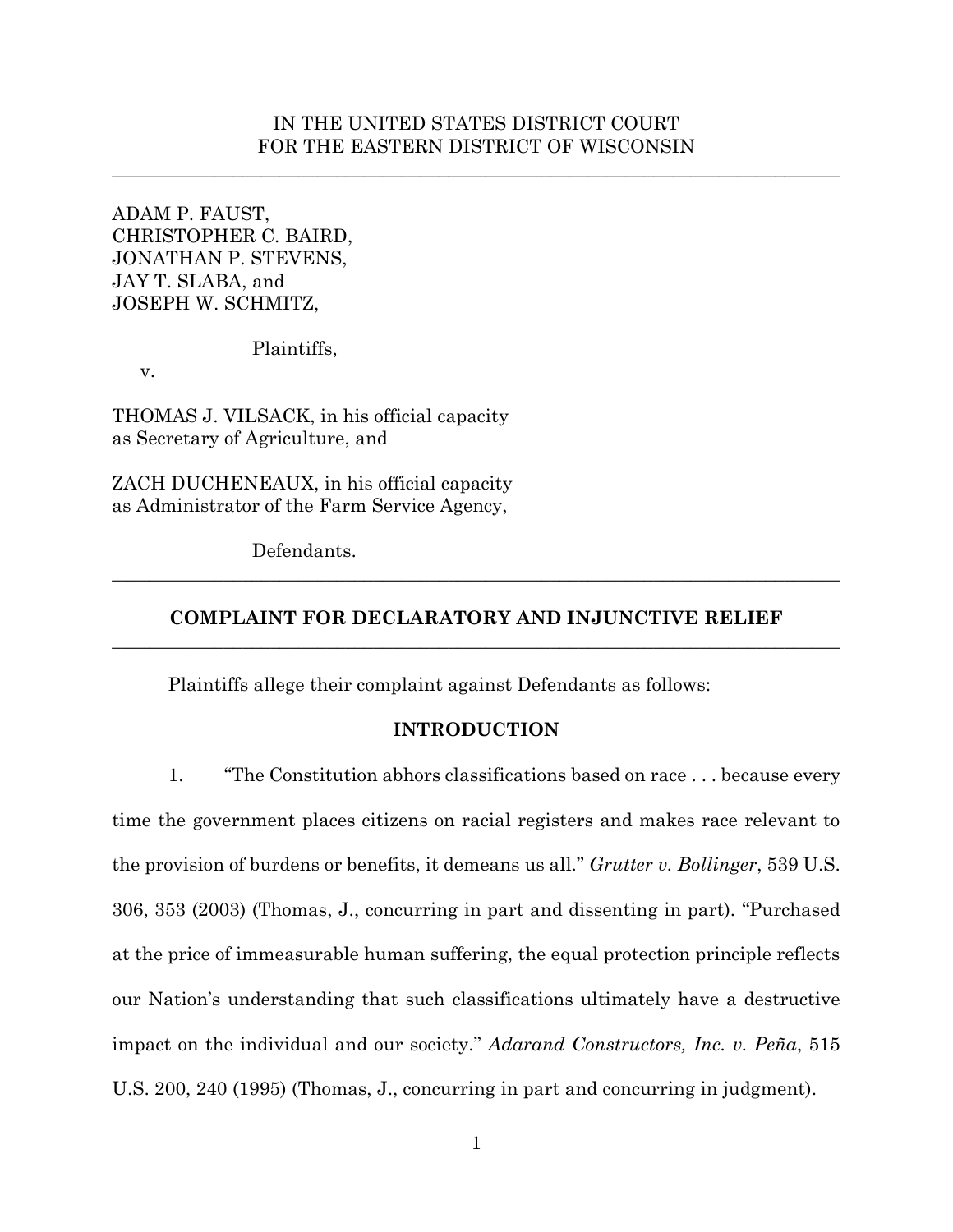2. In March 2021, the United States retreated from the principle of equality under the law by enacting a race-based loan-forgiveness program in the American Rescue Plan Act of 2021 (ARPA). Among other things, ARPA provides billions of dollars of debt relief to "socially disadvantaged" farmers and ranchers. The phrase "socially disadvantaged" includes explicit racial classifications: to be eligible for ARPA's debt relief, farmers and ranchers must be Black or African American, American Indian or Alaskan native, Hispanic or Latino, or Asian American or Pacific Islander. Other farmers—white farmers, for example—are ineligible.

3. Plaintiffs are farmers from Wisconsin, Minnesota, South Dakota, and Ohio who have direct loans with the Farm Service Agency or USDA-backed loans. They are otherwise eligible for the loan-forgiveness program in ARPA, except for the color of their skin. As white farmers, Plaintiffs are ineligible for this government benefit.

4. Defendants are responsible for running this race-based loan-forgiveness program through the United States Department of Agriculture (USDA), Farm Service Agency (FSA). Defendants assert that the purpose of this program is to remedy "systemic racism" within USDA and more broadly "across agriculture."

5. The United States Constitution "forbids" discrimination by the federal government "against any citizen because of his race." *Adarand Constructors, Inc.*, 515 U.S. at 216 (citations omitted). Any classifications based on race, therefore, must "be subjected to the most rigid scrutiny." *Id* (citation omitted). So, when the government distributes "benefits on the basis of individual racial classifications," as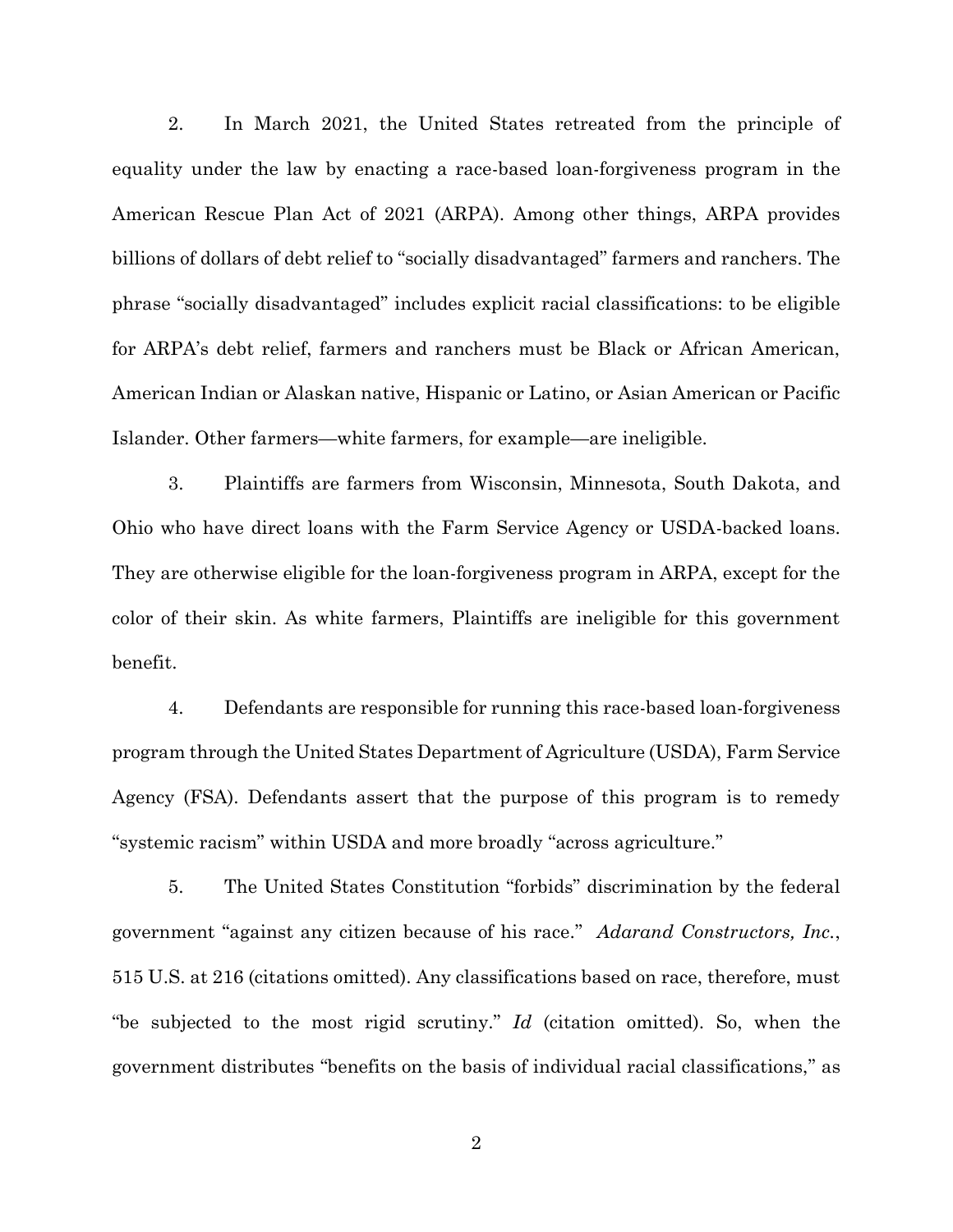Defendants do in this case, the government bears the burden of meeting "strict scrutiny." In other words, the government must prove that its discriminatory benefit is narrowly tailored and serves a compelling government interest. *Id.* at 227.

6. While Defendants' public statements about ARPA describe their generalized goal of ending "systemic racism," such broad goals do not override the constitutional ban on race discrimination. In fact, the Supreme Court has "rejected the interest in remedying societal discrimination because it had no logical stopping point." *Fisher v. Univ. of Texas at Austin*, 570 U.S. 297, 318 (2013). In short, "[t]he way to stop discrimination on the basis of race is to stop discriminating on the basis of race." *Parents Involved in Cmty. Sch. v. Seattle Sch. Dist. No. 1*, 551 U.S. 701, 748 (2007).

7. Defendants' use of race discrimination as a tool to end "systemic racism," is therefore unconstitutional and should be enjoined by this Court.

#### **THE PARTIES**

8. Plaintiff Adam P. Faust owns a dairy farm in Calumet County, near Chilton, in the Northern Division of the Eastern District of Wisconsin. Mr. Faust is a double-amputee. In addition to milking about 70 Holstein cows, Mr. Faust farms 200 acres for feed for his cows. Mr. Faust would be eligible for the loan forgiveness program in Section 1005 of ARPA, except he is white.

9. Plaintiff Christopher C. Baird owns a dairy farm near Ferryville in Crawford County, Wisconsin. Just ten miles from the Mississippi River, Mr. Baird milks over 50 Jersey cows and farms approximately 80 acres of pasture. He has three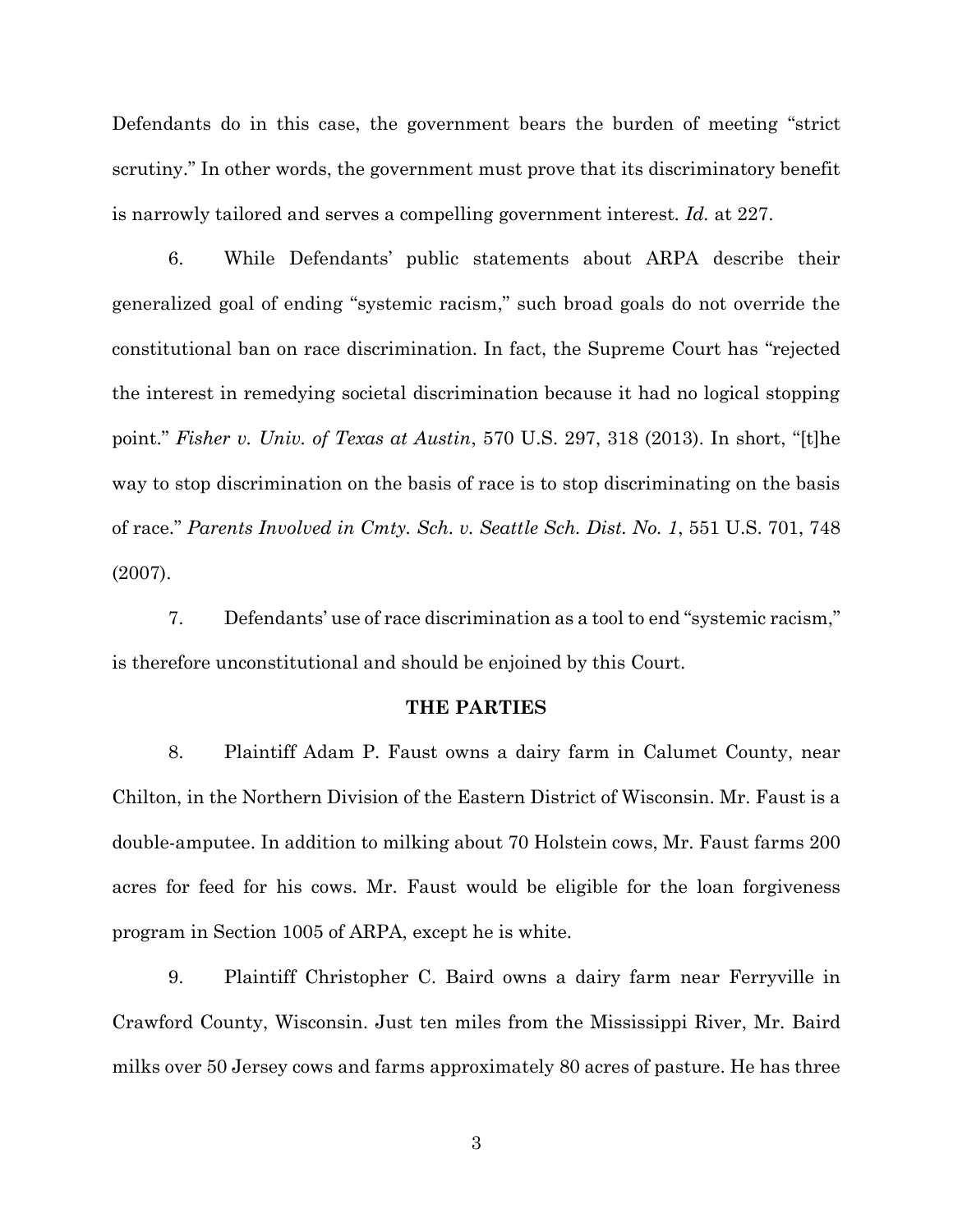direct loans with FSA and would otherwise be eligible for the loan-forgiveness program in Section 1005 of ARPA, except that he is white.

10. Plaintiff Jonathan P. Stevens owns Maple Grove Farms near Rock Creek, Minnesota. Mr. Stevens raises about 25 beef cattle and grows corn, soybeans, and other crops on about 700 acres. He has two direct loans with FSA and would otherwise be eligible for the loan-forgiveness program in Section 1005 of ARPA, except that he is white.

11. Plaintiff Jay T. Slaba raises about 350 head of beef cattle and farms about 1,000 acres of corn and other crops in northwest South Dakota. Mr. Slaba has two outstanding direct loans with FSA: an equipment loan and a first-time landowner loan. Mr. Slaba would be eligible for the loan-forgiveness program in Section 1005 of ARPA, except that he is white.

12. Plaintiff Joseph W. Schmitz farms approximately 50 acres of corn and soybeans in western Ohio. He is a first-time farmer and has an FSA direct loan. Mr. Schmitz would otherwise be eligible for the loan forgiveness provisions of Section 1005 of ARPA, except that he is white.

13. Defendant Thomas J. Vilsack is the Secretary of Agriculture. He is responsible for leading the USDA, which includes the FSA. Under Section 1005 of ARPA, Defendant Vilsack is required to provide debt relief to certain farmers based on race. He is sued in his official capacity.

14. Defendant Zach Ducheneaux is the Administrator of the FSA. Among other things, FSA oversees certain loan programs. Under Section 1005 of ARPA, FSA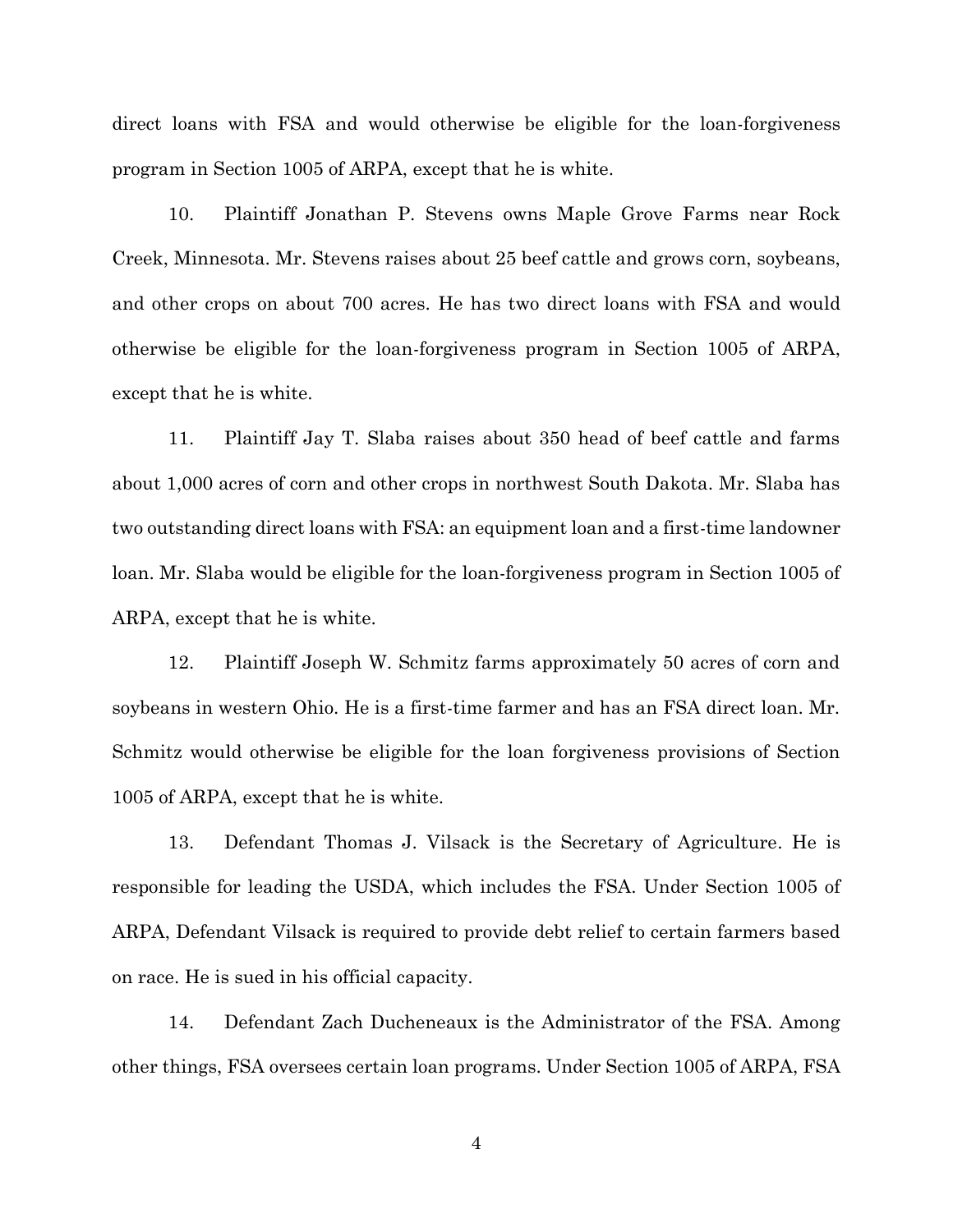will provide debt relief to certain farmers with direct loans or USDA-back loans based on race. He is sued in his official capacity.

#### **JURISDICTION AND VENUE**

15. This Court has jurisdiction over this complaint under 28 U.S.C. §§ 1331 and 2201 because this case presents a substantial question of federal law, specifically whether Section 1005 of ARPA—and Defendants' implementation of that section violates the United States Constitution's guarantee of equal protection of the laws.

16. This Court has authority to issue a declaratory judgment and to order injunctive relief and other relief that is necessary and proper pursuant to 28 U.S.C. §§ 2201 and 2202.

17. Venue is appropriate in this district under 28 U.S.C. § 1391(e)(1). A substantial part of the events giving rise to this claim occurred in this district, Defendants maintain one or more offices and employees in this district, a substantial part of the property subject to this action is situated in this district, and a plaintiff resides in this district.

#### **STATEMENT OF CLAIM**

18. On March 11, 2021, the President of the United States signed ARPA into law.

19. Through Section 1005 of ARPA, Congress appropriated "such sums as may be necessary" to pay for the cost of loan modifications and payments for "each socially disadvantaged farmer or rancher as of January 1, 2021."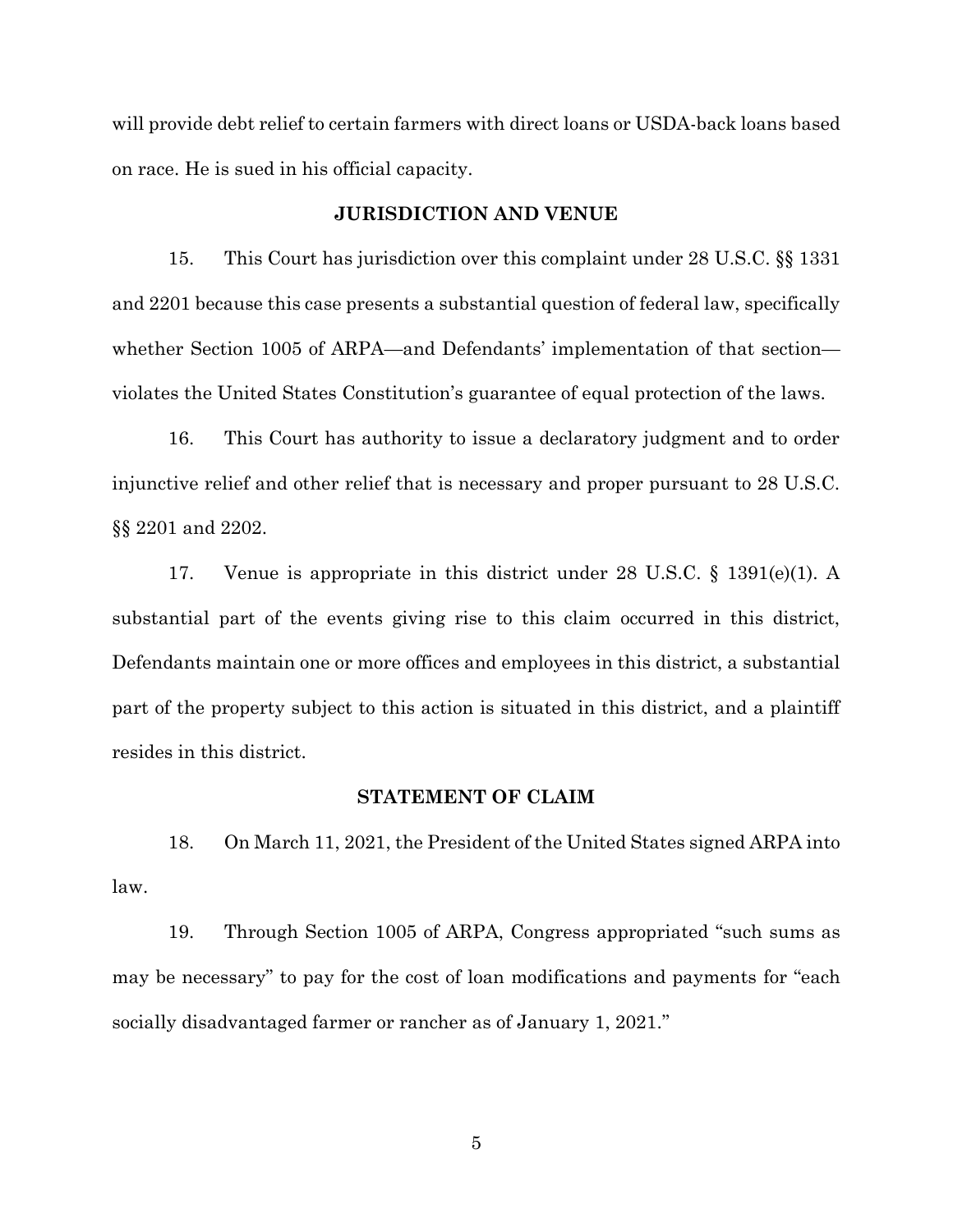20. Section 1005(a) requires Defendant Vilsack to use the appropriated funds to "provide a payment in an amount up to 120 percent of the outstanding indebtedness of each socially disadvantaged farmer or rancher as of January 1, 2021."

21. A "socially disadvantaged farmer and rancher" has "indebtedness" if that farmer or rancher owes money on a "direct farm loan made by the Secretary" or a "farm loan guaranteed by the Secretary." *See* ARPA, Section 1005(a)(2).

22. Finally, Section 1005(a)(3) states that "the term 'socially disadvantaged farmer or rancher' has the meaning given in section 2501(a) of the Food, Agriculture, Conservation, and Trade Act of 1990 (7 U.S.C. 2279(a))." That Act explains that the term "socially disadvantaged group" "means a group whose members have been subjected to racial or ethnic prejudice because of their identity as members of a group without regard to their individual qualities." 7 U.S.C.  $\S 2279(a)(5) \& (6)$ .

23. Defendant Vilsack and Defendant Ducheneaux are responsible for the implementation of the loan forgiveness provisions in ARPA Section 1005.

24. On March 25, 2021, Defendant Vilsack offered written testimony to the House of Representatives Committee on Agriculture. Defendant Vilsack testified that "systemic racism" has "plague[d] the programs at the USDA, especially the Farm Loan Program." According to Defendant Vilsack, ARPA "provides funding to address longstanding racial equity issues within the Department and across agriculture." This funding, according to Defendant Vilsack, will "respond to the cumulative impacts of systemic discrimination and barriers to access that have created a cycle of debt." Defendant Vilsack argued that prior efforts to remedy "specific, individualized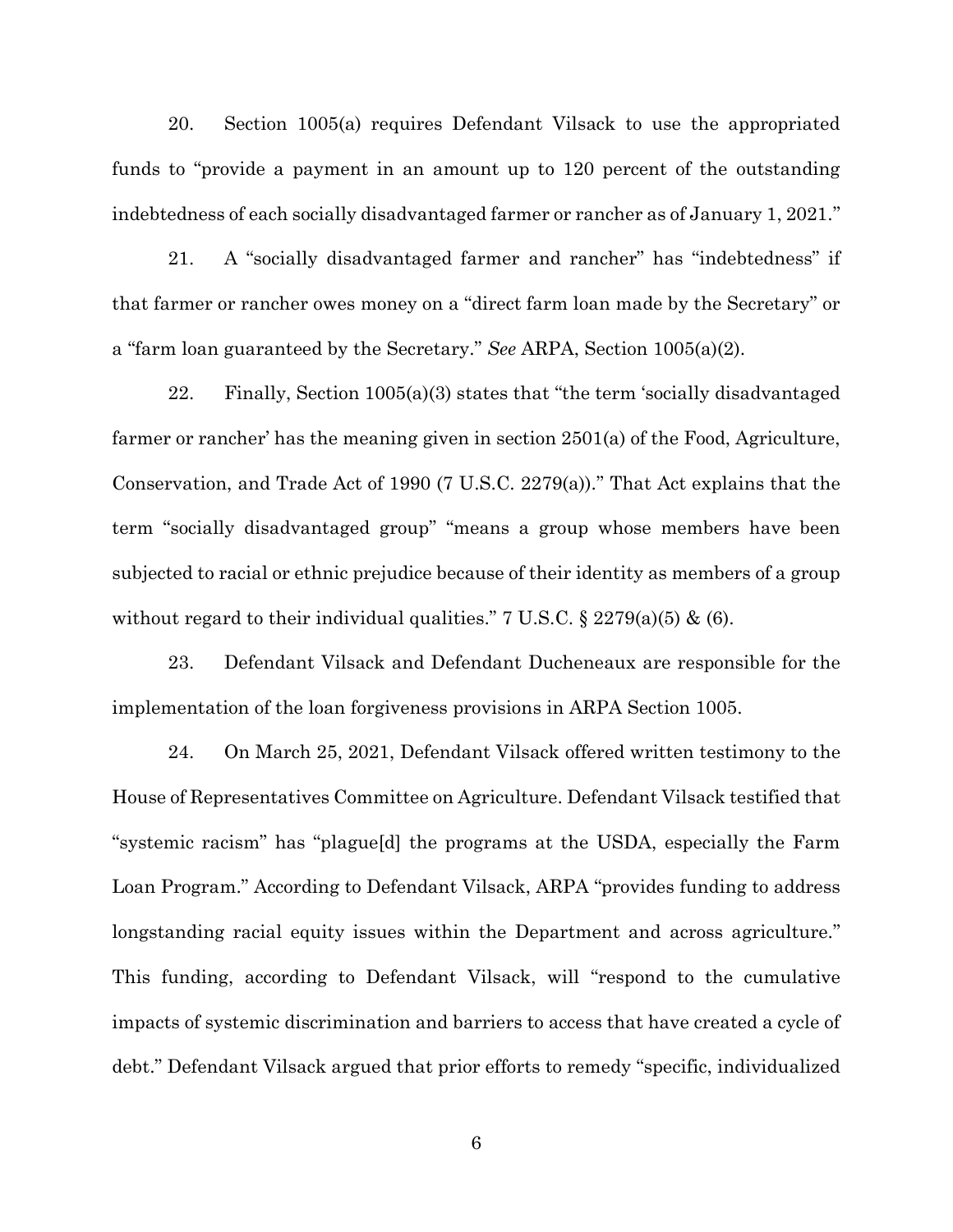discrimination" have "failed to do the necessary work" needed to address the "systemic discrimination [that] socially disadvantaged producers face."

25. In oral testimony, Defendant Vilsack stated that the purpose of ARPA's loan-forgiveness provisions was to respond to the "cumulative impact of discrimination over time" and not to address "specific acts of discrimination." Defendant Vilsack also testified that aid would be distributed "based on race and ethnicity."

26. Defendant Vilsack testified that between 13,000 and 15,000 loans would be forgiven, and USDA will disburse up to \$4 billion in loan forgiveness to non-white farmers.

27. As for timing and process, Defendant Vilsack said that USDA would forgive loans by paying off the loan and then sending 20% of the value of the loan directly to farmers. Defendant Vilsack did not indicate that a farmer would need to take any affirmative step to obtain this benefit. Defendant Vilsack explained that some loans ("direct loans") could be forgiven quickly because USDA was the lender. He said these loans are "relatively simple and straightforward" and the loan will be "paid off [and] 20 percent goes to the farmer." Other loans ("guaranteed loans"), however, may take longer because USDA may have to work directly with banks to sort out issues like pre-payment penalties. Defendant Vilsack testified that USDA has already started to reach out to banks, collect information, and has instructed them, by way of a letter dated March 25, 2021, to "take no further action whatsoever to enforce" the terms of USDA-guaranteed loans. Defendant Vilsack repeatedly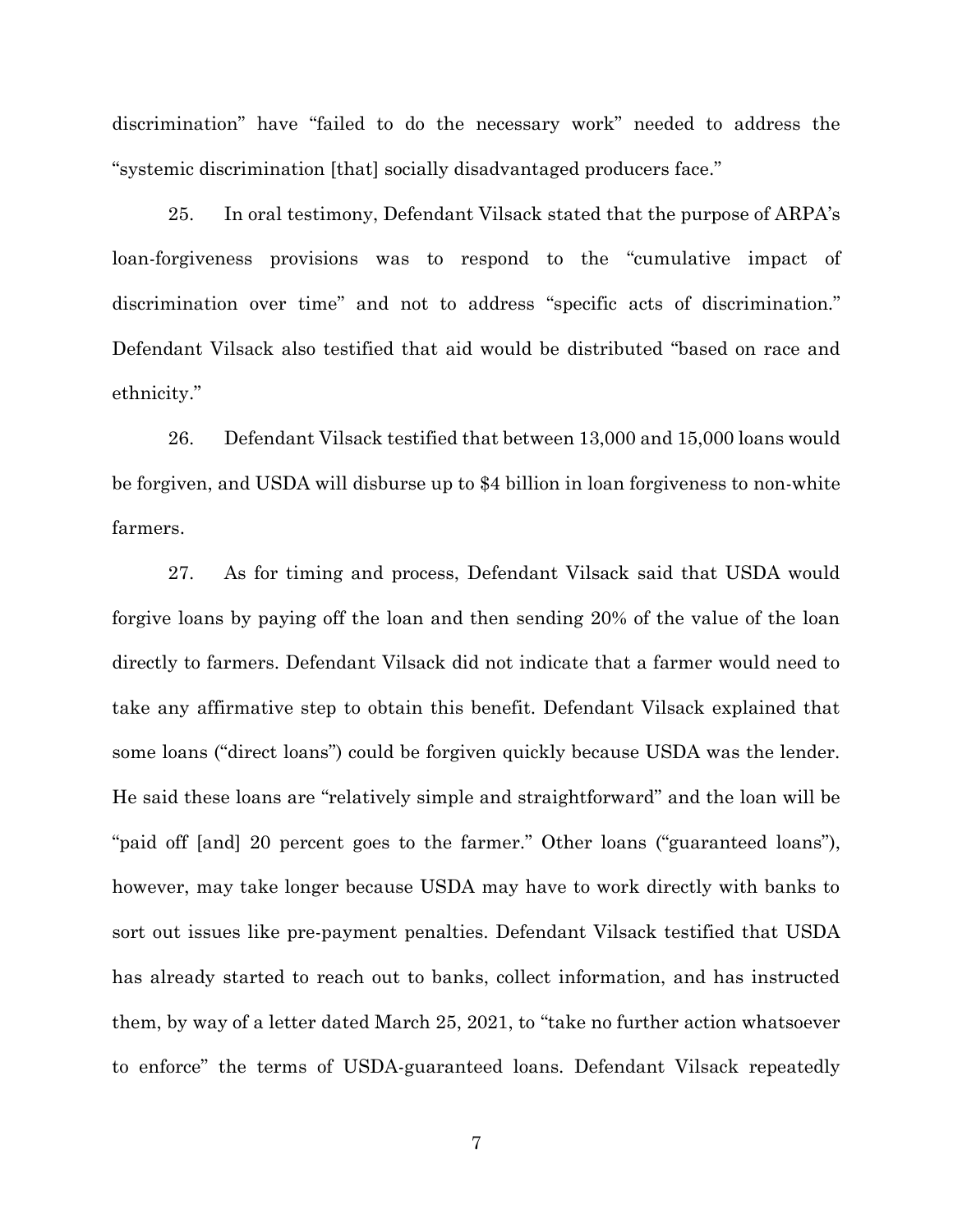testified that ARPA's loan forgiveness provisions would be implemented "as quickly as possible."

28. On March 26, 2021, Defendant Ducheneaux authored a blog post detailing how FSA intends to implement Section 1005 of ARPA. *See* Zach Ducheneaux, "American Rescue Plan Socially Disadvantaged Farmer Debt Payments," (March 26, 2021).<sup>1</sup> According to this document, "USDA recognizes that socially disadvantaged farmers and ranchers have faced systemic discrimination with cumulative effects that have, among other consequences, led to a substantial loss in the number of socially disadvantaged producers, reduced the amount of farmland they control, and contributed to a cycle of debt that was exacerbated during the COVID-19 pandemic."

29. Defendant Ducheneaux explained that through ARPA, FSA will provide "historic debt relief to socially disadvantaged producers including Black/African American, American Indian or Alaskan native, Hispanic or Latino, and Asian American or Pacific Islander."

30. According to Defendant Ducheneaux, "[a]ny socially disadvantaged borrower with direct or guaranteed farm loans as well as Farm Storage Facility Loans qualifies." Defendant Ducheneaux defines "socially disadvantaged" borrowers as only those borrowers "with direct or guaranteed farm loans as well as Farm Storage Facility loans" and who are members of one or more of the following racial groups:

<sup>1</sup> *Available at* https://www.farmers.gov/connect/blog/loans-and-grants/americanrescue-plan-socially-disadvantaged-farmer-debt-payments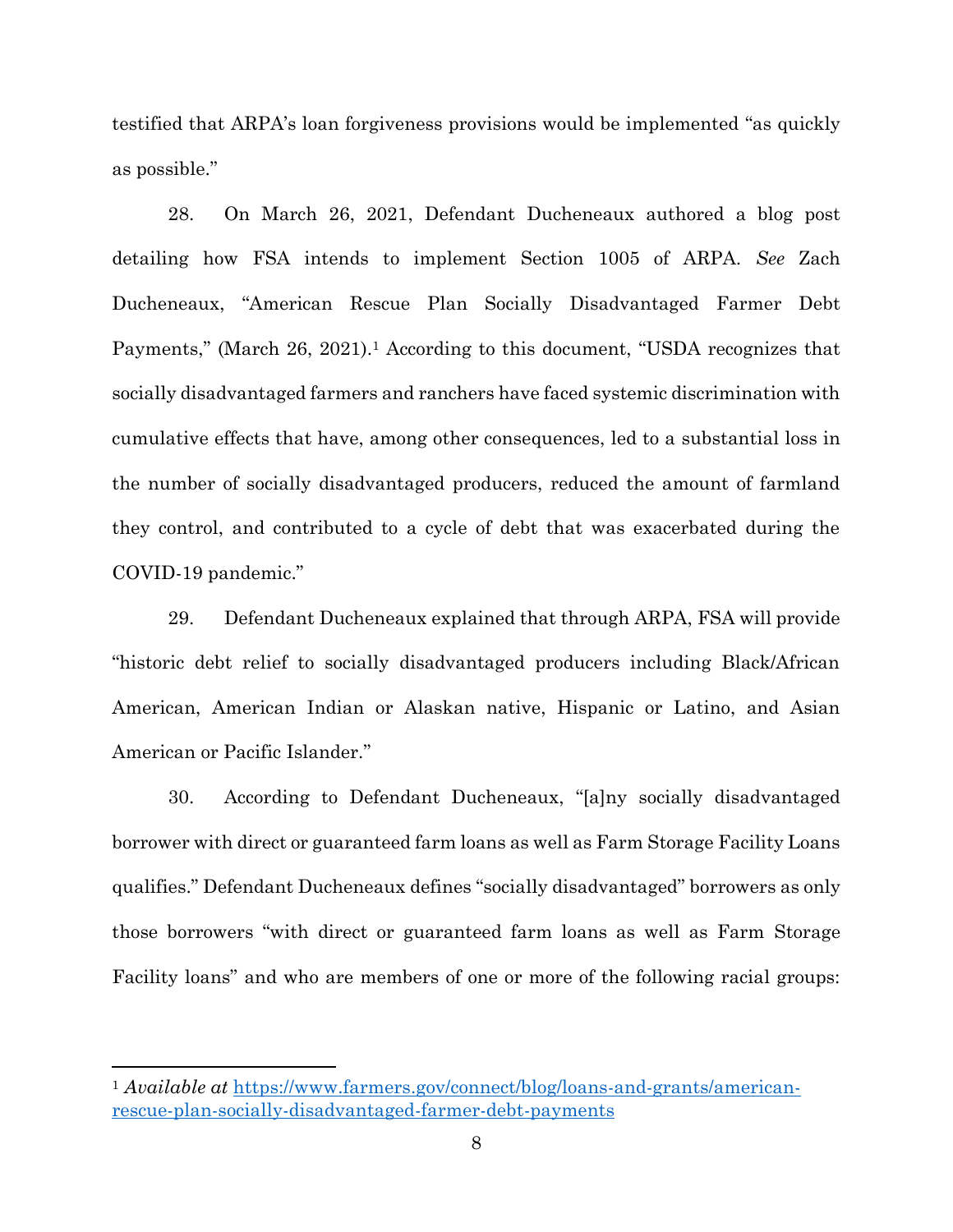"Black/African American, American Indian or Alaskan native, Hispanic or Latino, and Asian American or Pacific Islander."

31. On or about April 12, 2021, USDA updated its website to provide further information about the payments under Section 1005 of ARPA. The website confirms that only certain farmers will be eligible based on race: "Eligible borrowers include those who identify as one or more of the following: Black/African American, American Indian, Alaskan native, Hispanic/Latino, Asian American, or Pacific Islander." 2

32. USDA also confirmed that eligible loans are those: "Made directly by FSA, including Farm Storage Facility Loans, Direct Farm Ownership Loans, Farm Operating Loans, including Microloans and Youth Loans, Emergency Loans, Conservation Loans, and Soil and Water Loans; and Guaranteed by FSA and made by an approved lender, including Farm Ownership Loans, Farm Operating Loans, and Conservation Loans."

33. Furthermore, on or about April 12, 2021, USDA updated its website entitled "American Rescue Plan Debt Payments FAQ." <sup>3</sup> Again, on this website, USDA confirms as follows: "The American Rescue Plan Act uses Section 2501 of the Food, Agriculture, Conservation, and Trade Act of 1990 as the definition of socially disadvantaged farmers and ranchers, which includes those who identify as one or

<sup>2</sup> *Available at* https://www.farmers.gov/americanrescueplan

<sup>3</sup> *Available at* https://www.farmers.gov/americanrescueplan/arp-faq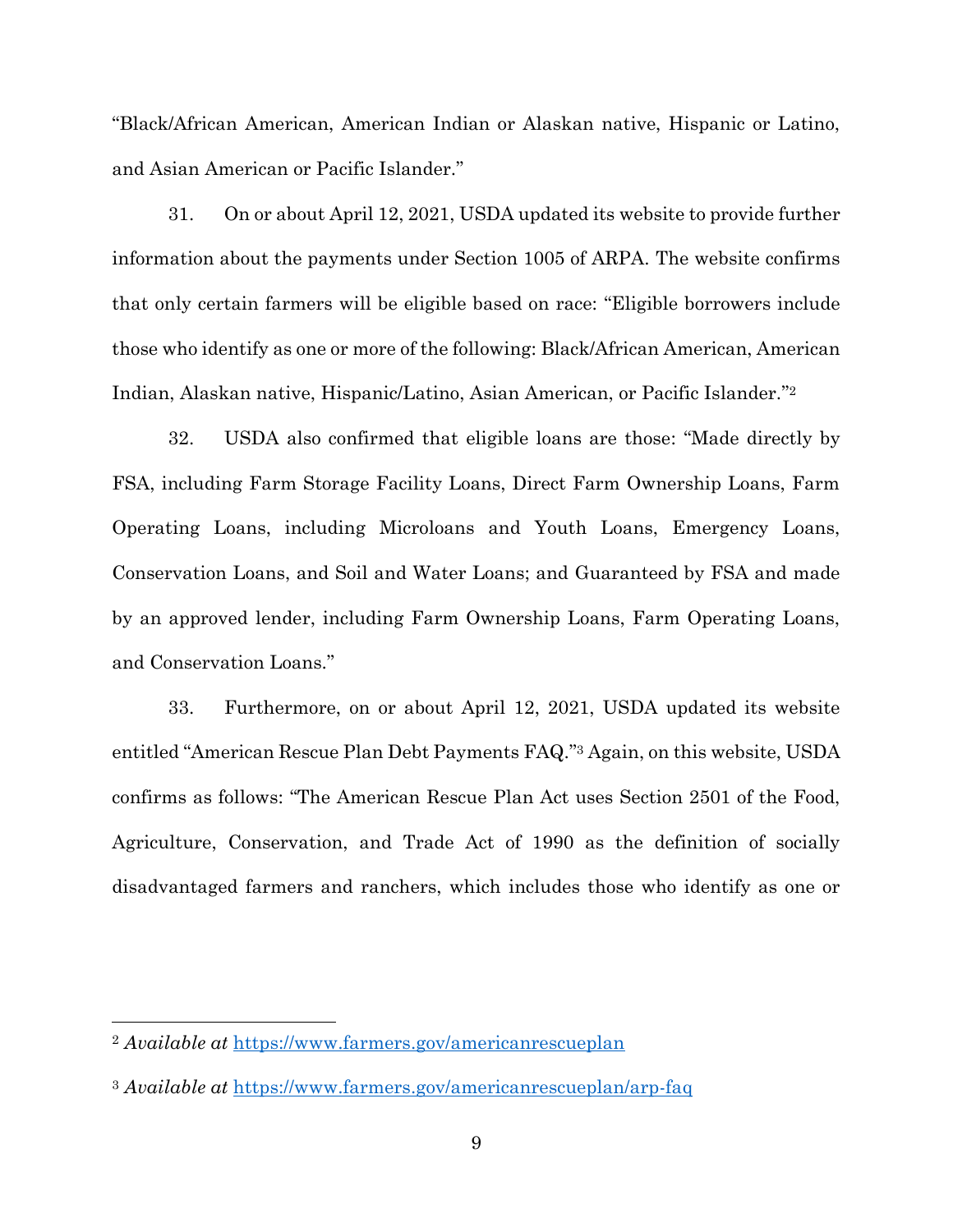more of the following: Black, American Indian/Alaska Native, Hispanic, Asian, and Hawaiian/Pacific Islander."

34. Finally, USDA confirmed that "[n]o action on your part is needed right now" with regard to this loan-forgiveness program. In other words, Defendants will begin the process of forgiving loans automatically and there is no application process or other formal process required to trigger the payment of benefits on behalf of farmers. The FAQ website explains, "FSA is currently compiling and analyzing balances for all types of loans and is determining the quickest and most efficient way to make payments. Once the payment process has been finalized, all direct and guaranteed borrowers will receive a written notification from FSA explaining the payment process."

35. To determine eligibility for the loan-forgiveness provision of Section 1005 of ARPA, Defendants will use data submitted by farmers on form AD-2047, despite the clear indication on this form that "[d]emographic information is used by USDA for statistical purposes only and will not be used to determine an applicant's eligibility for programs or services for which they apply."

36. Defendants' form, AD-2047, also contains their admission that "the USDA, its Agencies, offices, and employees, and institutions participating in or administering USDA programs are prohibited from discriminating based on race, color, national origin, religion, sex, gender identity (including gender expression), sexual orientation, disability, age, marital status, family/parental status, income derived from a public assistance program, political beliefs, or reprisal or retaliation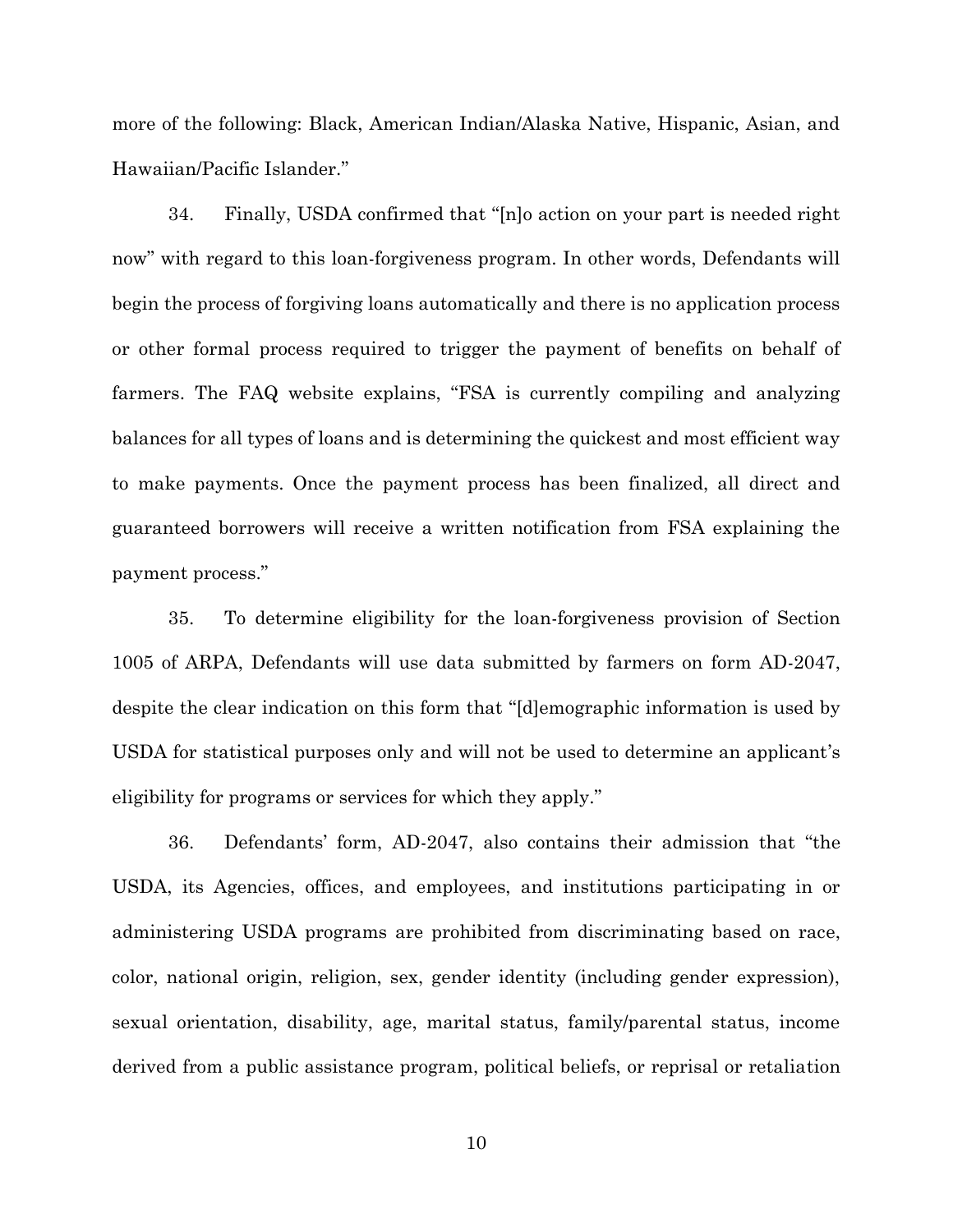for prior civil rights activity, in any program or activity conducted or funded by USDA (not all bases apply to all programs)."

37. Defendants are currently implementing and will continue to implement Section 1005 of ARPA to impose a race-based loan forgiveness program. Defendants implementation includes the expenditure of federal funds, and Defendants could begin forgiving loans at any moment, if they have not already started.

38. Plaintiffs are farmers who have FSA direct farm loans or USDA-backed loans and are otherwise eligible for loan forgiveness under Section 1005 of ARPA.

39. But because Plaintiffs are white, they are ineligible for the loan forgiveness benefit under Section 1005 of ARPA as administered by Defendants.

40. Were Plaintiffs eligible for the loan forgiveness benefit, they would have the opportunity to make additional investments in their property, expand their farms, purchase equipment and supplies, and otherwise support their families and local communities. Because Plaintiffs are ineligible to even apply for the program solely due to their race, they have been denied the equal protection of the law and therefore suffered harm.

# **CAUSE OF ACTION FOR DECLARATORY AND INJUNCTIVE RELIEF EQUAL PROTECTION VIOLATION**

41. Plaintiffs reallege and incorporate by reference the allegations set forth above as if fully set forth herein.

42. The Constitution forbids "discrimination by the general government . . . against any citizen because of his race." *Gibson v. State of Mississippi*, 162 U.S. 565, 591 (1896). "The liberty protected by the Fifth Amendment's Due Process Clause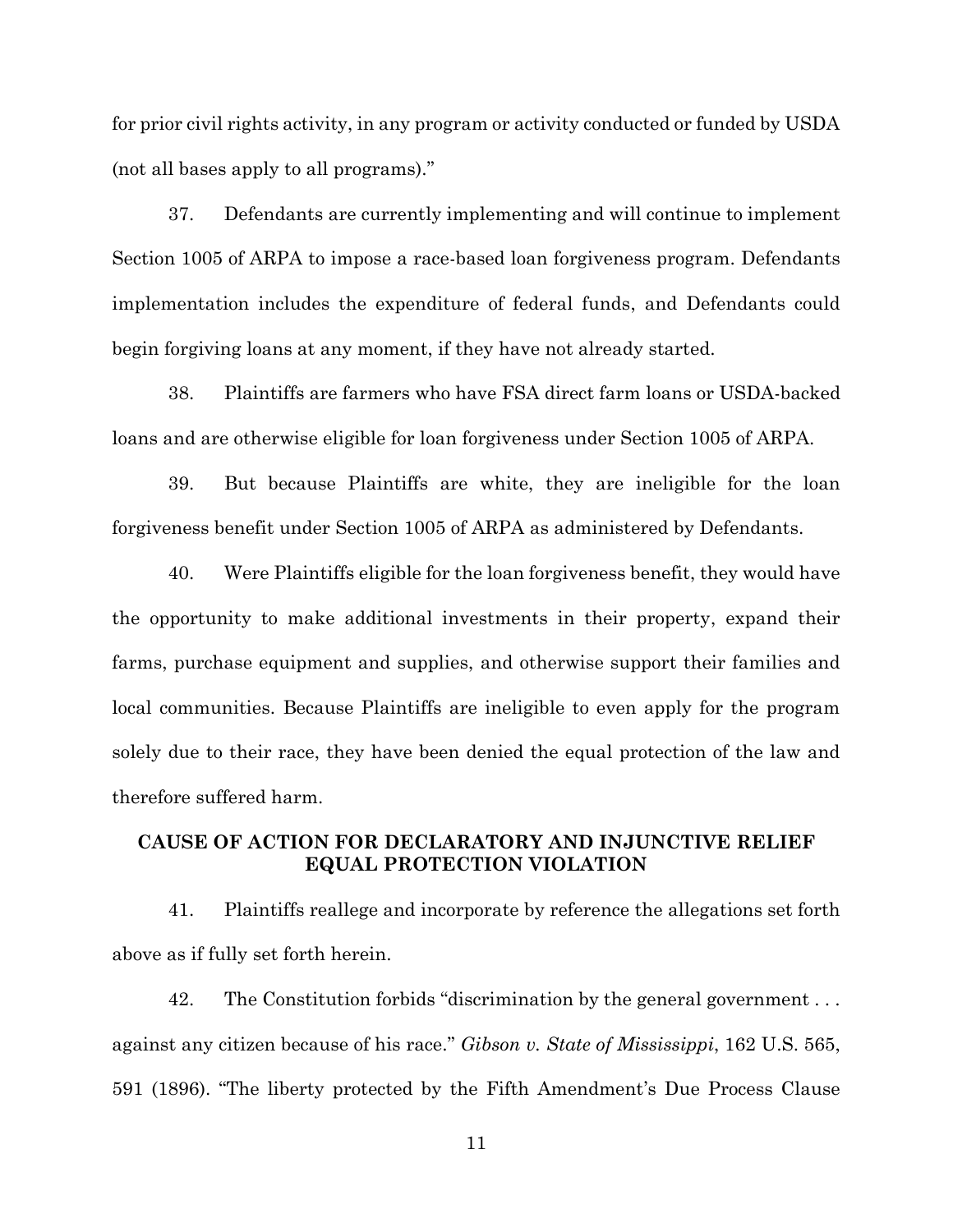contains within it the prohibition against denying to any person the equal protection of the laws." *United States v. Windsor*, 570 U.S. 744, 774 (2013).

43. "[A]ll racial classifications imposed by government must be analyzed by a reviewing court under strict scrutiny." *Johnson v. California*, 543 U.S. 499, 505 (2005) (citation omitted). "Under strict scrutiny, the government has the burden of proving that racial classifications are narrowly tailored measures that further compelling governmental interests." *Id*. (citation omitted).

44. Section 1005 of ARPA imposes racial classifications. Farmers or ranchers with direct farm loans, guaranteed farm loans, or Farm Storage Facility Loans qualify for loan forgiveness only if they are members of one of the following racial groups: Black/African American, American Indian or Alaskan native, Hispanic or Latino, or Asian American or Pacific Islander.

45. Defendants are responsible for interpreting and implementing Section 1005 of ARPA.

46. Although Plaintiffs are farmers with direct FSA loans and USDAbacked loans, and otherwise eligible for the loan forgiveness program under Section 1005 of ARPA, they are ineligible for this federal benefit because they are white.

47. Plaintiffs are harmed by the Defendants' racial classifications because if Plaintiffs were not white, they would be receiving 120% of the value of their outstanding debt and they would use that money to benefit their farm, family, and local community.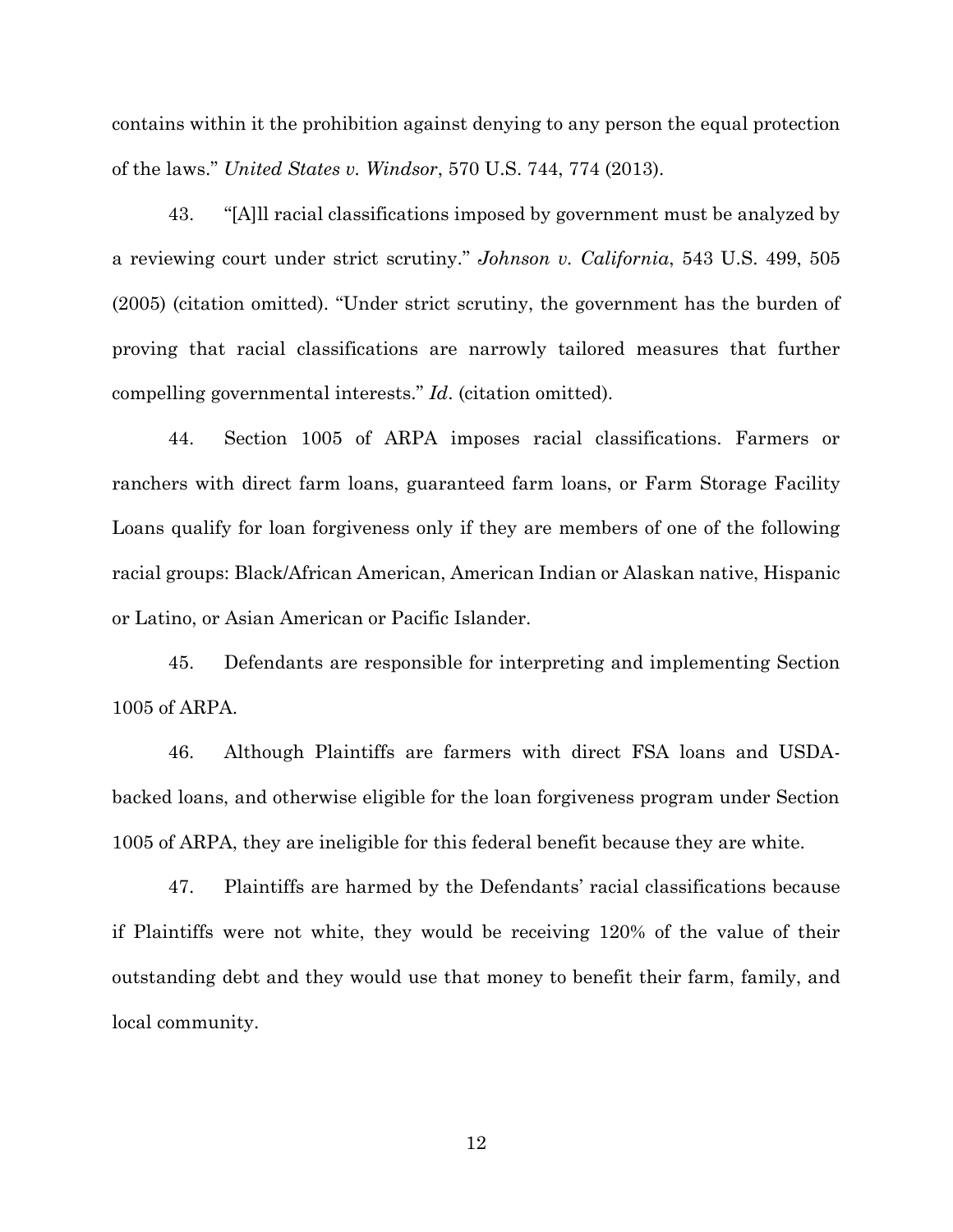48. The racial classifications under Section 1005 of ARPA are unconstitutional because they violate the Equal Protection guarantee in the United States Constitution.

49. The racial classifications under Section 1005 of ARPA are not narrowly tailored to serve a compelling government interest.

#### **RELIEF REQUESTED**

Plaintiffs respectfully request that this Court:

A. Enter a temporary and preliminary injunction preventing Defendants from applying racial classifications when determining eligibility for loan modifications and payments under Section 1005 of ARPA.

B. Enter a declaratory judgment that the racial classifications under Section 1005 of ARPA are unconstitutional.

C. Enter an order permanently enjoining Defendants from applying racial classifications when determining eligibility for loan modifications and payments under Section 1005 of ARPA.

E. Award Plaintiffs such costs and attorney fees as allowed by law; and

 F. Grant Plaintiffs such other and further relief as the court deems appropriate.